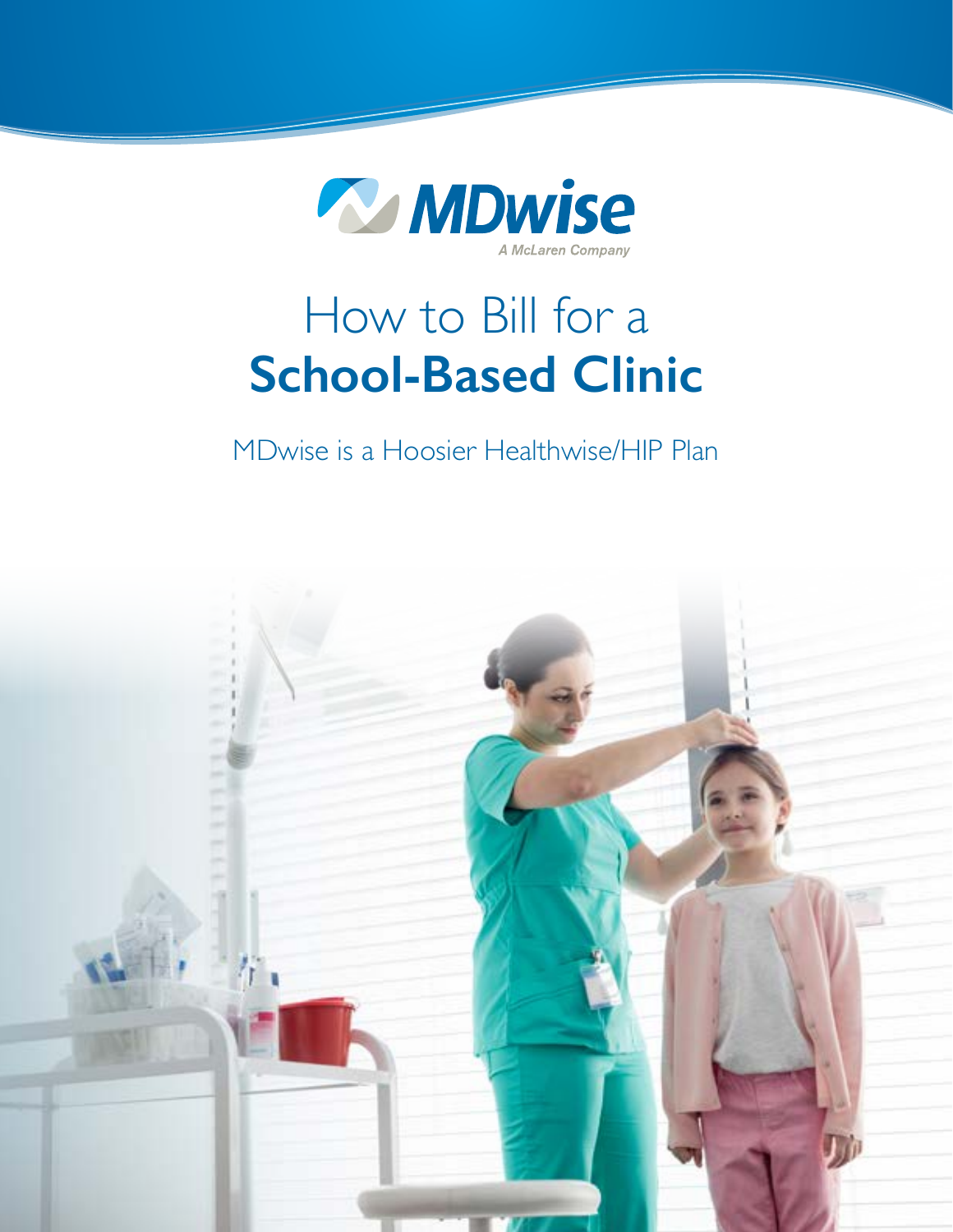

### Table of Contents

### Introduction

This provider toolkit is intended to serve as a guide for providers who provide preventive and other medical services to students in their community. It is intended to be a tool to provide direction to MDwise providers for submitting claims for covered services regardless of the provider's contract status and prior authorization for the list of services in this guide.

### The Importance of School-Based Clinics

School-based clinics help improve the lives of Indiana children because they bring essential services to students in schools, homeless shelters or in group homes.

#### Advantages of School-Based Clinics

• Students have direct access to health care providers while they are at school where they spend a good portion of

- their daily lives.
- Students do not have to miss school or leave during important times of day for doctors visits.
- Parents do not have to miss work to take their children to doctor.
- Transportation barriers are reduced or eliminated.
- behavioral health services can be made.
- Providers will receive reimbursement for covered services rendered in a school setting.
- Integrated care that covers both behavioral and medical services.
- 

• Behavioral issues can be identified through observation by medical professional and recommendations for appropriate

• Students will gain trust with health care providers in a school setting which will establish a pattern in their adult life.

#### Effectiveness of School-Based Clinics

- Improve health outcomes.
- Improve attendance.
- Improve behavioral issues.
- Decrease emergency room visits.
- Provide access to preventive services.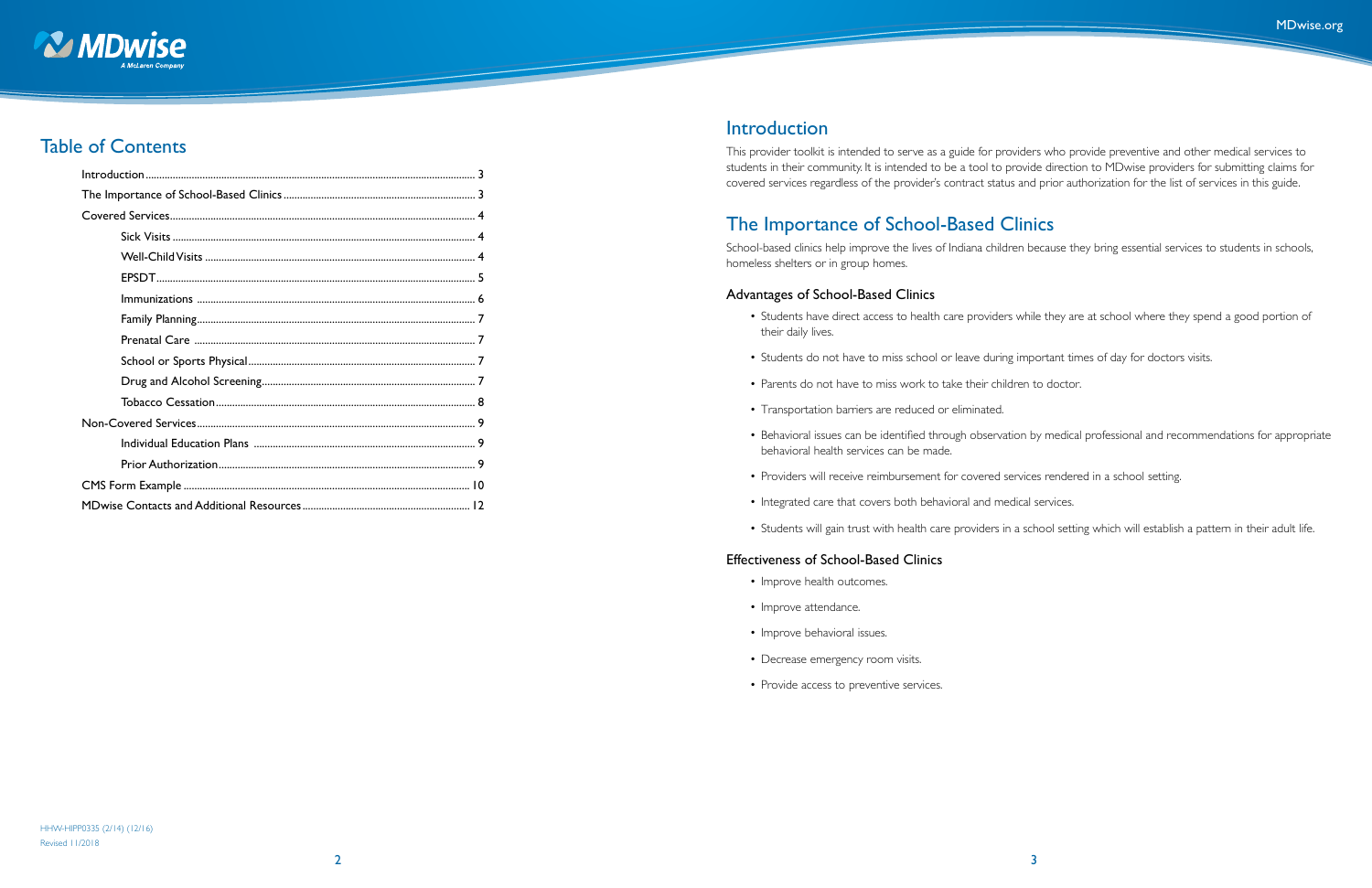<span id="page-2-0"></span>

### Covered Services

MDwise has determined that the following services will be reimbursed when rendered in a school-based, homeless or group setting:

- Sick visits.
- Well-child visits.
- EPSDT.
- Immunizations.
- Family planning.
- Prenatal care, pregnancy urine test only.
- Behavioral health.
- Drug and alcohol screenings.
- All other services will follow MDwise PA guideline requirements.

*Note: If a service is provided by a Federally Qualified Health Center (FQHC), Rural Health Clinic or other medical clinic, that provider must submit these claims with place of service (POS) 03 – School-Based Clinic, 04 –Homeless Shelter, and 14 – Group Home in order to bypass out of network provider authorization requirements.*

#### Sick Visits

Sick visits are examinations of new or established patients with a health care provider in an office or clinic where acute care is provided based on a presented illness or problem.

Sick visits are reimbursed for all diagnosis codes with the exception of behavioral health diagnosis codes. Providers billing for covered ancillary services performed on the same day of service and on the same claim form with the same POS (either POS 03, 04 or 14) will be reimbursed. Ancillary services billed with a different POS on a separate claim form from the sick visit must follow out of network authorization rules.

| Office Visit Codes |
|--------------------|
| 99201-99215        |
| 99241-99245        |

#### Well-Child Visits

A well-child visit is a visit to a primary medical provider, generally when the member is not sick, and includes evidence of the following; a health and developmental history (physical and mental), a physical exam, and health education/anticipatory guidance. Elements of a well care visit must be in compliance to requirements as defined by the Indiana Health Coverage Programs (IHCP) and Federal and State regulations.

EPSDT is a federally mandated set of services and benefits for all individuals under age 21 who are enrolled in Medicaid. Healthwatch/EPSDT screens are reimbursed at a higher rate than other well-child exams and physicals. All elements as outlined in the IHCP EPSDT Manual and state and federal regulations must be provided in order to obtain reimbursement for an EPSDT visit. For more information, see the EPSDT Manual at http://provider.indianamedicaid.com/ihcp/manuals/ epsdt\_healthwatch.pdf.

Well-child visits are defined by a preventive medicine evaluation and management (E&M) code (99381-99387, 99391-99397, 99461) and a preventive exam diagnosis code (G0438, G0439, Z00.00, Z00.01, Z00.110, Z00.111, Z00.121, Z00.129, Z00.5, Z00.8, Z02.0, Z02.1, Z02.2, Z02.3, Z02.4, Z02.5, Z02.6, Z02.71, Z02.79, Z02.81, Z02.82, Z02.83, Z02.89, Z02.9). If a well child visit also meets the guidelines for an EPSDT visit then it is billed with primary diagnosis code, V20.2. HCPCS codes G0438, G0439.

#### *Note: There is a limitation of one well-child visit per member per year per place of service 03, 04, 14*

For continuity of care reasons, MDwise highly recommends providers work with the member's primary medical provider (PMP). If the member wants to continue being seen by another primary care provider, the provider shall assist member's parent or custodian in making a PMP change to the rendering provider. MDwise customer service is available to assist in member transitions and they can be reached at 1-800-356-1204.

| <b>Evaluation &amp; Management Codes</b> | Diagnosis Code                                                                                                                                                                                                                                                                                                      | <b>HCPCS Codes</b> |
|------------------------------------------|---------------------------------------------------------------------------------------------------------------------------------------------------------------------------------------------------------------------------------------------------------------------------------------------------------------------|--------------------|
| 99381-99387, 99391-99397, 99461          | Z00.00, Z00.01, Z00.110, Z00.111, Z00.121,<br>Z00.129, Z00.5, Z00.8, Z02.0, Z02.1, Z02.2, Z02.3,<br>Z02.4, Z02.5, Z02.6, Z02.71, Z02.79, Z02.81,<br>Z02.82, Z02.83, Z02.89, Z02.9<br>If a well-child visit also meets the guidelines for an<br>EPSDT visit then it is billed with primary<br>diagnosis code, V20.2. | G0438, G0439       |

#### EPSDT

The Early and Periodic Screening, Diagnostic, and Treatment (EPSDT) program referred to as HealthWatch and/or EPSDT in Indiana, is a preventive health care program designed to improve the overall health of eligible infants, children and adolescents. Special emphasis is given to early detection and treatment of health issues because these efforts can reduce the risk of more costly treatment or hospitalization that can result when detection is delayed.

Healthwatch/EPSDT services are available to Indiana Health Coverage Programs (IHCP) members from birth up to 21years old (subject to limitations of each benefit package). Individuals enrolled in Hoosier Healthwise Package C are eligible for these services; however, treatment may be subject to benefit limitations.

In order to claim a higher reimbursement, the following components of the screening must be provided and documented in the member's medical record: a comprehensive health and developmental history including assessment of both physical and mental health development, a comprehensive unclothed physical exam, nutritional assessment, developmental assessment, appropriate vision and hearing testing, dental observation, laboratory tests, including blood lead level (appropriate for age and risk factors), immunizations administered or referred (if needed at time of the screen), health education including anticipatory guidance, and administration of or referral for any other test, procedure or immunization that is medically necessary or clinically indicated.

• EPSDT visits are billed with primary diagnosis code of V20.2 and CPT codes 99381-99385, 99391-99395 and receive

• If a member is evaluated and treated for a problem during the same visit as an EPSDT annual exam or well child service, the problem-oriented exam can be billed separately accompanied by the -25 modifier to identify a separate significantly identifiable E/M service. This includes E&M codes 99203 through 99215. The problem must require

- an enhanced reimbursement.
- additional moderate level evaluation to qualify as a separate service on the same date.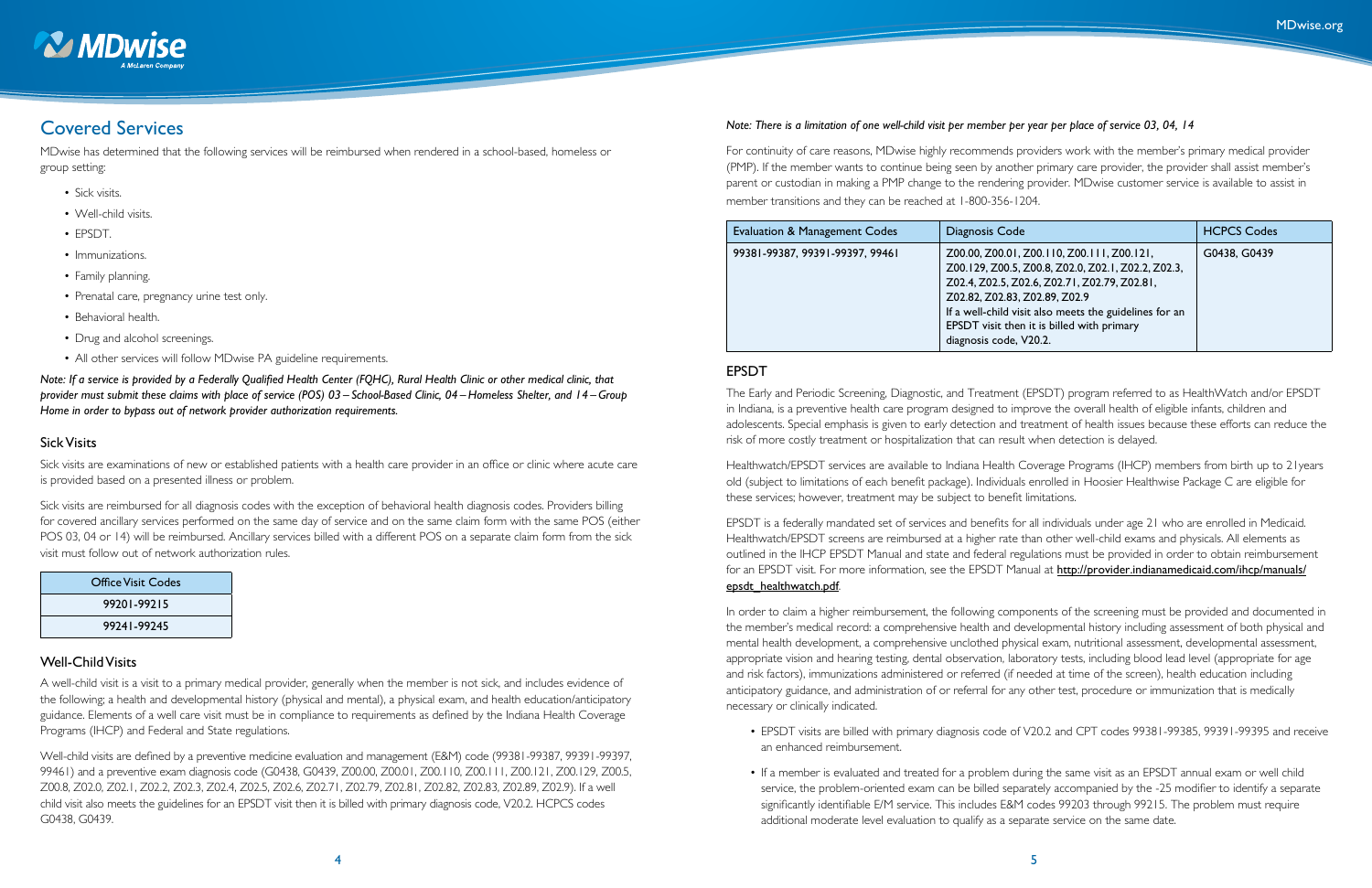# See the HealthWatch EPSDT Provider Manual at [http://provider.indianamedicaid.com/ihcp/manuals/epsdt\\_healthwatch.pdf](http://provider.indianamedicaid.com/ihcp/manuals/epsdt_healthwatch.pdf)

<span id="page-3-0"></span>

- Screening for blood lead toxicity for all children enrolled in Medicaid is a federal requirement. The Office of Medicaid Policy and Planning (OMPP) requires that all children enrolled under Medicaid receive a blood lead screening test at 12 months and 24 months of age. Children between the ages of 36 months and 72 months of age must receive a blood lead screening if they have not been previously tested for lead poisoning. Children younger than age 5 not seen in a school setting should be referred to the primary care provider for lead testing and management.
- Lead screenings are covered for the following codes: 83655 U1, 83655U2, and 83655.
- When a subsequent blood lead screening is performed, use the exposure diagnosis code (V15.86) in addition to the primary diagnosis code of V20.2.

If EPSDT exams result in referrals, follow up specialist visits should be coordinated by the members PMP and with innetwork specialist for the member unless the providers are self referral providers. For continuity of care reasons, MDwise highly recommends physicians work with the members Primary Medical Provider (PMP). If the member wants to continue being seen please assist member/custodian in making a PMP change to the rendering physician.

- In the event that the member has not had the required EPSDT or well care visit, the provider is encouraged to provide the more comprehensive examination at the time of the visit.
- The procedure codes and diagnosis codes are billed as defined in the well child definition above.
- There is a limitation of one well-child visit per member per year.

#### **Immunizations**

Immunizations are covered in accordance with the IHCP provider manual guidelines and any applicable IHCP provider bulletins and banner pages. These resources can be found at **[www.indianamedicaid.com](http://www.indianamedicaid.com)**. Immunizations are self referral services and can be obtained from any IHCP enrolled provider qualified to render the service, whether or not the provider belongs to the MDwise network.

MDwise members can obtain immunizations from any IHCP enrolled provider qualified to render the service, whether or not the provider belongs to the MDwise network. Please refer to Policy PR12. Immunizations are defined by the following: To be reimbursed for VFC vaccine administration, the provider must use V20.2 as the primary diagnosis and the correct procedure code for the specific vaccine administered. A separate code for the administration of the vaccine should not be reimbursed. IHCP reimbursement for VFC vaccine administration is the lesser of the provider's submitted charge for VFC vaccine administration or \$8.

Immunizations: **90632**, 90633, 90636, 90645, 90647, 90648, 90649, 90650, **90654**, 90655, 90656, 90657, 90658, 90660, 90670, 90680, 90681, 90696, 90698, 90700, **90701**, 90707, 90710, 90713, 90714, 90715, 90716, 90718, **90720**, 90721, 90723, 90732, 90743, 90744, 90733, 90734, **90746**, and 90748.\* For HIP also includes: Q2037, Q2038. 90634 (3 dose of Hep A), 90646 (HIB booster), 90669 (Prevnar–PCV7) but may not be part of VFC.

\**Bolded codes in the immunization section are not on the VFC available vaccines list in Section 4 of the EPSDT manual and are covered for members older than 18 years of age.*

#### Vaccine for Children Program (VFC)

All Hoosier Healthwise members 18 years old or younger are eligible for the VFC Program. For vaccines available through the VFC Program and provided to members age 18 years old and younger, the IHCP limits reimbursement to the fee for vaccine administration only. However, to address the need for immunizations and deal with potential shortage of available influenza vaccines, the IHCP does not limit reimbursement for any influenza vaccines, regardless of their availability from the VFC Program. This includes CPT codes 90654, 90655, 90656, 90658, 90660 and 90662. Also, to address an initial shortage

of available meningococcal vaccines under VFC, the IHCP does not limit reimbursement for MCV4 or Menactra vaccine, (CPT codes 90733, 90734) regardless of availability from the VFC program. This allows providers to obtain reimbursement for using privately purchased meningococcal vaccine if they cannot obtain VFC vaccine. When administering privately purchased meningococcal vaccine, providers may bill for the cost of the vaccine plus its administration, and the IHCPallowable reimbursement includes payment for both.

For combined vaccines, the provider should be reimbursed only one only one vaccine administration fee. If the only service performed is vaccine administration, providers cannot bill for an office visit. Providers can bill an office visit in conjunction with vaccine administration only when a significant, separately identifiable service is performed at the same visit.

#### Provider Purchased Vaccine

For vaccines not available through the VFC, for VFC shortage vaccines, and for vaccines administered to IHCP members older than 18 years old, IHCP providers should bill the CPT vaccine code as one line item and a CPT administration code (using CPT code 96372, 96373, or 96374 or for HIP, also codes G0008 – G0010) as an additional line item for reimbursement consideration. However, if an E/M service code is billed with the same date of service as an officeadministered immunization, providers should not bill the vaccine administration code separately. Reimbursement for the administration is included in the E/M code-allowed amount. Separate reimbursement is allowed when the administration of the drug is the only service billed by the practitioner. In addition, if more than one vaccine is administered on the same date of service and no E/M code is billed, providers may bill an administration fee for each injection.

for any updates to the available VFC vaccines and reimbursement.

#### Family Planning

Family planning are services provided to individuals of childbearing age to temporarily or permanently prevent or delay pregnancy. MDwise members can obtain family planning/self referral services from any IHCP enrolled provider qualified to render the service, whether or not the provider belongs to the MDwise network.

#### Prenatal Care

School-based clinics, homeless shelters, and group homes can perform urine testing to confirm pregnancy. The member should be referred back to the PMP for the comprehensive prenatal examination, notification of pregnancy and ongoing prenatal care.

#### School or Sports Physical

The IHSAA form that is completed for sports physicals for athletics does not qualify as a wellness exam.

#### Drug and Alcohol Screenings

Screening and brief intervention (SBI) services are covered for the IHCP programs, effective October 1, 2008. SBI identifies and intervenes with individuals who are at risk for substance abuse-related problems or injuries. SBI facilitates dialogue between doctors and patients about the harms of substance abuse, risks for the disease of addiction, and strategies to help patients achieve sobriety.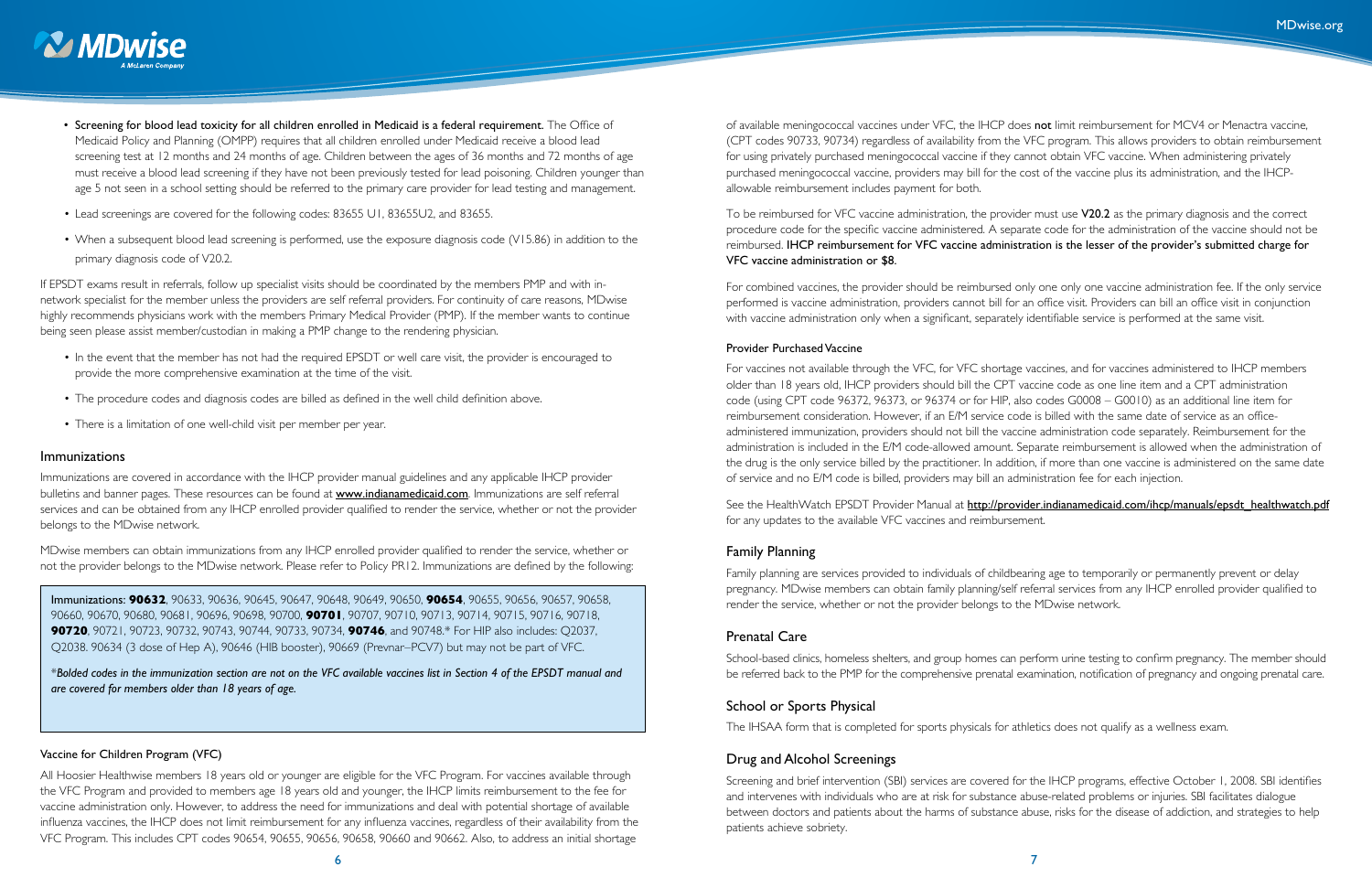<span id="page-4-0"></span>

SBI services use established systems (generally in non-behavioral health environment), such as trauma centers, emergency rooms, community clinics and school clinics, to screen patients who are at risk for substance abuse and, if necessary, provide them with brief interventions or referrals to appropriate treatment.

Reimbursable SBI procedure codes include:

- 99408 Alcohol and/or substance abuse structured screening and brief intervention services, 15–30 minutes.
- 99409 Alcohol and/or substance abuse structured screening and brief intervention services, greater than 30 minutes.

MDwise offers the SMOKEfree progam at **[MDwise.org/providers/smokefree](http://MDwise.org/providers/smokefree)**. In addition, providers can refer members age 13 and above to the Indiana Quitline at 1-800-QUIT-NOW (1-800-784-8669). Members will have access to tobacco cessation products and can speak with a coach to help them through quitting.

Providers can bill procedure code 99408 or 99409 only after an individual has been screened for alcohol or drug abuse by a healthcare professional and it appears that a brief intervention is needed. SBI services are limited to one structured screening and brief intervention per member, every three years when billed by the same billing provider.

An Individualized Education Plan, commonly referred to as an IEP, is mandated by the Individuals with Disabilities Education Act (IDEA). An IEP is the legal document that defines a child's special education program. An IEP includes the disability under which the child qualifies for Special Education Services (also known as his classification), the services the team has determined the school will provide, his yearly goals and objectives and any accommodations that must be made to assist his learning. MDwise does not reimburse for IEPs. Reimbursement is provided by the Indiana Department of Education (IDOE). For more information regarding IEPs please visit **<http://www.doe.in.gov/>**.

#### Prior Authorization:

One 99408 or 99409 is allowed without prior authorization, per member, per billing provider.

#### Tobacco Cessation

MDwise covers the following treatments:

- $\cdot$  Gum.
- Patch.
- Lozenge.
- Nasal Spray.
- Inhaler.
- Prescription medication.
- Individual and group counseling.

### Non-Covered Services

Reimbursement is not available for out-of-network provider services outside of those included in the covered benefits section without POS 03, 04 and 14 without prior authorization.

#### Individualized Education Plans (IEP)

#### Prior Authorization

Prior authorization is not required for POS 03, 04 and 14 for covered services regardless of network restrictions and prior authorization for listed procedure codes and specified provider specialties for members in a homeless shelter, group home or a health clinic operated in a school as specifically addressed in this policy. Please refer to the covered benefits section for details. All other services provided in these settings would follow PA guidelines.

One 99408 or 99409 is allowed without prior authorization, per member, per billing provider.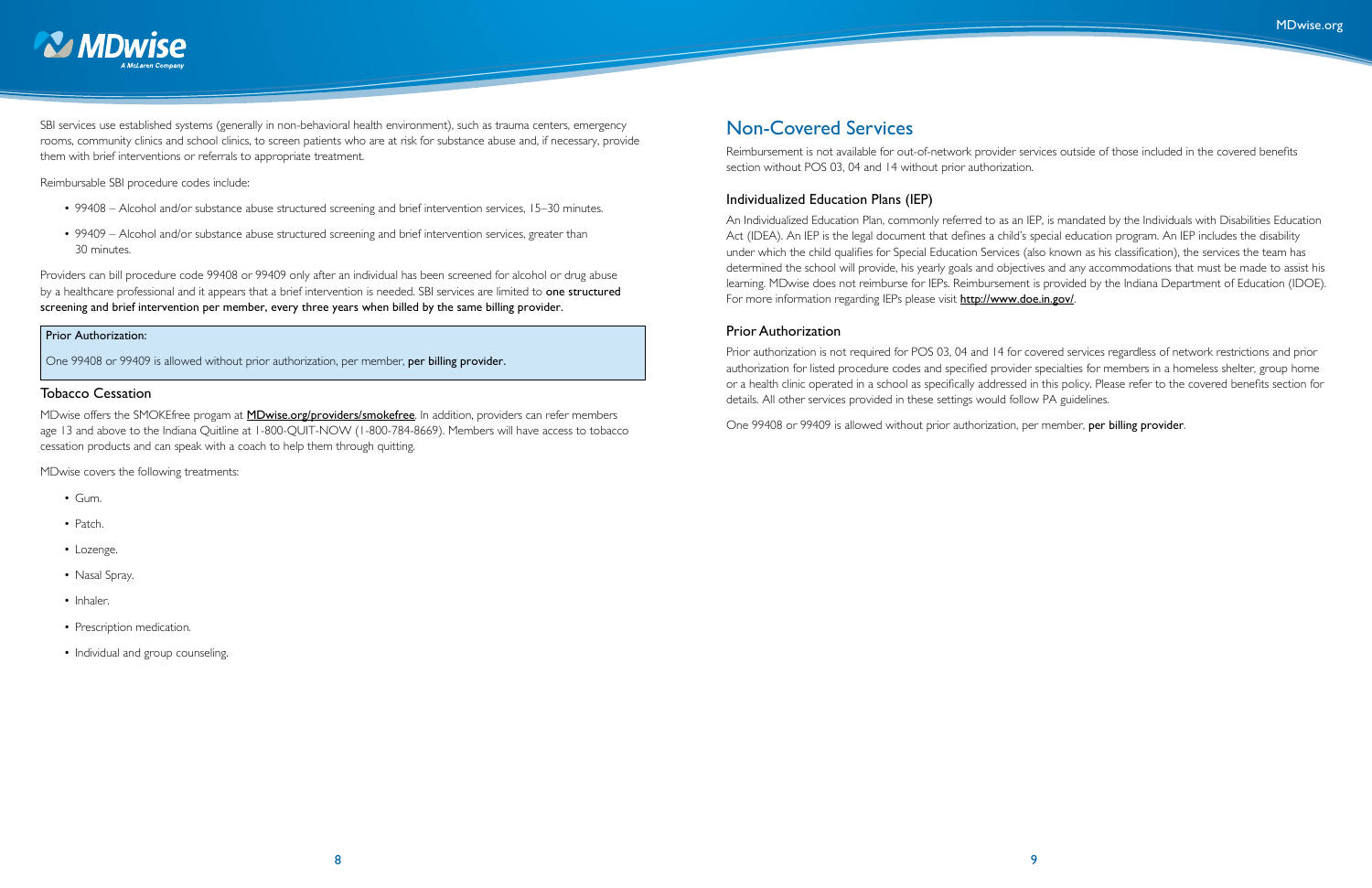<span id="page-5-0"></span>

## CMS Form Example

### Instruction page for provider billing

|                 | Insurance Carrier Selection: Enter X for other.                                                                                                                                                                                                                                                                 |
|-----------------|-----------------------------------------------------------------------------------------------------------------------------------------------------------------------------------------------------------------------------------------------------------------------------------------------------------------|
| IA              | Insured's I.D. Number: Enter the member RID number must be 12 numeric digits.                                                                                                                                                                                                                                   |
| 2               | Patient's Name: Enter last name, first name, middle initial.                                                                                                                                                                                                                                                    |
| 3               | Patient's Birth Date: Enter the member's birth date in MM/DD/YY format.                                                                                                                                                                                                                                         |
| 5               | Patient's Address: Street number, city, state, zip code.                                                                                                                                                                                                                                                        |
| $\overline{10}$ | Is Patients Condition Related To: Enter X in the appropriate box in each of the three categories. This information is<br>needed for follow-up third party recovery actions. If applicable (Workman's comp, auto accident)                                                                                       |
| 11C             | Insurance Plan Name or Program Name: Enter the member's insurance plan name or program name.                                                                                                                                                                                                                    |
| 16              | Dates patient unable to work if you entered "Yes" in Box 10A                                                                                                                                                                                                                                                    |
| 17              | Name of Referring Physician or Other Source: Enter the name of the referring physician. Required, if applicable.                                                                                                                                                                                                |
| 17A             | Enter the IHCP provider number of the referring physician. Required, if applicable.                                                                                                                                                                                                                             |
| 17B             | Enter the NPI number of the referring physician. Required, if applicable.                                                                                                                                                                                                                                       |
| 8               | Hospitalization Dates Related to Current Services: Enter the requested from and to dates in MM/DD/YY format.<br>Required, if applicable.                                                                                                                                                                        |
| $2IA-2IL$       | Diagnosis or Nature of Illness or Injury: Enter the ICD-9 CM diagnosis codes in priority order. A total of 12 codes can be<br>entered. At least one diagnosis code is required for all claims.                                                                                                                  |
| 23              | Prior Authorization: Required, if applicable.                                                                                                                                                                                                                                                                   |
| 24A             | Date of Service: Provide the from and to dates in MM/DD/YY format. Up to six dates are allowed per form. The from                                                                                                                                                                                               |
|                 | and to dates must be the same. No date ranges are allowed.                                                                                                                                                                                                                                                      |
| 24B             | Place of Service: Use the POS code for the facility where services are rendered.                                                                                                                                                                                                                                |
| 24C             | Emergency Service: Enter a Y if this was an emergency.                                                                                                                                                                                                                                                          |
| 24D             | Procedures, Services, Supplies: CPT/HCPCS use the appropriate procedure code for the service rendered. Only one<br>procedure code is provided on each claim form service line.                                                                                                                                  |
| 24E             | Diagnosis Pointer: Enter one to four pointers corresponding to the applicable diagnosis codes in Field 21. A minimum of<br>one and a maximum of four diagnosis code references can be entered.                                                                                                                  |
| 24F             | \$ Charges: Enter the total amount charged for the procedure performed, based on the number of units indicated in field.<br>The charged amount is the sum of the total units multiplied by the single unit charge. Each line is computed independently<br>of other lines. This is an eight digit numeric field. |
| 24G             | Days or Units: Provide the number of units being claimed for the procedure code. Six digits are allowed, and 9999.99<br>units is the maximum that can be submitted. The procedure code may be submitted in partial units, if applicable.                                                                        |
| 241             | I.D. Qualifier: Enter ID for Medicaid.                                                                                                                                                                                                                                                                          |
| 24              | Indiana IHCP Provider Number: Enter the nine-digit number with the alpha location if applicable. Required at this time.<br>Include NPI number on second line.                                                                                                                                                   |
| 25              | Federal Tax I.D. Number: Claims will not be accepted if this field is not completed.                                                                                                                                                                                                                            |
| 28              | Total Charge: Enter the total of column 24F charges. This is an eight-digit field.                                                                                                                                                                                                                              |
| 31              | Signature of Physician or Supplier including Degrees or Credentials: An authorized person, designated by the organization,<br>must sign and date the claim. A signature stamp is acceptable; however, a typed name is not.                                                                                      |
| 32              | Name and Address of Facility where Services are Rendered: Enter the provider's name and address. This allows us to<br>contact the Provider if necessary.                                                                                                                                                        |
| 33              | Billing Provider Information and Phone: Number Enter the provider service location name, address and the<br>ZIP Code+4 as listed on the provider enrollment profile.                                                                                                                                            |
| 33A             | Billing Provider NPI: Enter the billing provider NPI.                                                                                                                                                                                                                                                           |



|                                                                 | HEALTH INSURANCE CLAIM FORM<br>APPROVED BY NATIONAL UNIFORM CLAIM COMMITTEE (NUCC) 02/12                                                                                                                                                             |                                                          |                               |            |                           |                |                                       |                                                    |                                        |                                           |                                                                                                                                                                     |                  |                               |            |                         |                        |
|-----------------------------------------------------------------|------------------------------------------------------------------------------------------------------------------------------------------------------------------------------------------------------------------------------------------------------|----------------------------------------------------------|-------------------------------|------------|---------------------------|----------------|---------------------------------------|----------------------------------------------------|----------------------------------------|-------------------------------------------|---------------------------------------------------------------------------------------------------------------------------------------------------------------------|------------------|-------------------------------|------------|-------------------------|------------------------|
| <b>TPICA</b>                                                    |                                                                                                                                                                                                                                                      |                                                          |                               |            |                           |                |                                       |                                                    |                                        |                                           |                                                                                                                                                                     |                  |                               |            |                         | PICA                   |
| 1. MEDICARE                                                     | <b>MEDICAID</b>                                                                                                                                                                                                                                      |                                                          | TRICARE                       |            | CHAMPVA                   |                | <b>GROUP</b>                          | HEALTH PLAN                                        | FECA<br>BLK LUNG                       | OTHER                                     | 1a. INSURED'S I.D. NUMBER                                                                                                                                           |                  |                               |            | (For Program in Item 1) |                        |
| (Medicare#)                                                     | (Medicaid#)                                                                                                                                                                                                                                          |                                                          | (ID#/DoD#)                    |            | (Member ID#)              |                | (ID#)                                 |                                                    | (ID#)                                  | (1D#)                                     |                                                                                                                                                                     |                  |                               |            |                         |                        |
|                                                                 | 2. PATIENT'S NAME (Last Name, First Name, Middle Initial)                                                                                                                                                                                            |                                                          |                               |            |                           |                |                                       | 3. PATIENT'S BIRTH DATE<br>MM   DD   YY            | M                                      | <b>SEX</b><br>F                           | 4. INSURED'S NAME (Last Name, First Name, Middle Initial)                                                                                                           |                  |                               |            |                         |                        |
|                                                                 | 5. PATIENT'S ADDRESS (No., Street)                                                                                                                                                                                                                   |                                                          |                               |            |                           |                |                                       | 6. PATIENT RELATIONSHIP TO INSURED                 |                                        |                                           | 7. INSURED'S ADDRESS (No., Street)                                                                                                                                  |                  |                               |            |                         |                        |
|                                                                 |                                                                                                                                                                                                                                                      |                                                          |                               |            |                           |                | Self                                  | Spouse                                             | Child                                  | Other                                     |                                                                                                                                                                     |                  |                               |            |                         |                        |
| <b>CITY</b>                                                     |                                                                                                                                                                                                                                                      |                                                          |                               |            | <b>STATE</b>              |                |                                       | 8. RESERVED FOR NUCC USE                           |                                        |                                           | <b>CITY</b>                                                                                                                                                         |                  |                               |            |                         | <b>STATE</b>           |
| ZIP CODE                                                        |                                                                                                                                                                                                                                                      |                                                          | TELEPHONE (Include Area Code) |            |                           |                |                                       |                                                    |                                        |                                           | ZIP CODE                                                                                                                                                            |                  | TELEPHONE (Include Area Code) |            |                         |                        |
| 9. OTHER INSURED'S NAME (Last Name, First Name, Middle Initial) |                                                                                                                                                                                                                                                      |                                                          |                               |            |                           |                |                                       |                                                    | 10. IS PATIENT'S CONDITION RELATED TO: | 11. INSURED'S POLICY GROUP OR FECA NUMBER |                                                                                                                                                                     |                  |                               |            |                         |                        |
|                                                                 |                                                                                                                                                                                                                                                      |                                                          |                               |            |                           |                |                                       |                                                    |                                        |                                           |                                                                                                                                                                     |                  |                               |            |                         |                        |
|                                                                 | a. OTHER INSURED'S POLICY OR GROUP NUMBER                                                                                                                                                                                                            |                                                          |                               |            |                           |                |                                       | a. EMPLOYMENT? (Current or Previous)               |                                        |                                           | a. INSURED'S DATE OF BIRTH<br>$MM$ DD                                                                                                                               | YY               |                               |            | <b>SEX</b>              |                        |
|                                                                 | b. RESERVED FOR NUCC USE                                                                                                                                                                                                                             |                                                          |                               |            |                           |                | <b>b. AUTO ACCIDENT?</b>              | <b>YES</b>                                         |                                        | <b>NO</b>                                 |                                                                                                                                                                     |                  | м                             |            |                         | F                      |
|                                                                 |                                                                                                                                                                                                                                                      |                                                          |                               |            |                           |                |                                       | <b>YES</b>                                         |                                        | PLACE (State)<br>NO                       | b. OTHER CLAIM ID (Designated by NUCC)                                                                                                                              |                  |                               |            |                         |                        |
|                                                                 | c. RESERVED FOR NUCC USE                                                                                                                                                                                                                             |                                                          |                               |            |                           |                | c. OTHER ACCIDENT?                    |                                                    |                                        |                                           | c. INSURANCE PLAN NAME OR PROGRAM NAME                                                                                                                              |                  |                               |            |                         |                        |
|                                                                 |                                                                                                                                                                                                                                                      |                                                          |                               |            |                           |                |                                       | <b>YES</b>                                         |                                        | <b>NO</b>                                 |                                                                                                                                                                     |                  |                               |            |                         |                        |
| d. INSURANCE PLAN NAME OR PROGRAM NAME                          |                                                                                                                                                                                                                                                      |                                                          |                               |            |                           |                | 10d. CLAIM CODES (Designated by NUCC) |                                                    |                                        | d. IS THERE ANOTHER HEALTH BENEFIT PLAN?  |                                                                                                                                                                     |                  |                               |            |                         |                        |
|                                                                 |                                                                                                                                                                                                                                                      |                                                          |                               |            |                           |                | <b>YES</b>                            | <b>NO</b>                                          | If yes, complete items 9, 9a, and 9d.  |                                           |                                                                                                                                                                     |                  |                               |            |                         |                        |
|                                                                 | 12. PATIENT'S OR AUTHORIZED PERSON'S SIGNATURE I authorize the release of any medical or other information necessary<br>to process this claim. I also request payment of government benefits either to myself or to the party who accepts assignment | READ BACK OF FORM BEFORE COMPLETING & SIGNING THIS FORM. |                               |            |                           |                |                                       |                                                    |                                        |                                           | 13. INSURED'S OR AUTHORIZED PERSON'S SIGNATURE I authorize<br>payment of medical benefits to the undersigned physician or supplier for<br>services described below. |                  |                               |            |                         |                        |
| below.<br><b>SIGNED</b>                                         |                                                                                                                                                                                                                                                      |                                                          |                               |            |                           |                | DATE                                  |                                                    |                                        |                                           | <b>SIGNED</b>                                                                                                                                                       |                  |                               |            |                         |                        |
|                                                                 | 14. DATE OF CURRENT ILLNESS, INJURY, or PREGNANCY (LMP)<br>MM   DD   YY                                                                                                                                                                              |                                                          |                               |            |                           | 15. OTHER DATE |                                       |                                                    |                                        |                                           | 16. DATES PATIENT UNABLE TO WORK IN CURRENT OCCUPATION<br>MM   DD   YY MM   DD   YY                                                                                 |                  |                               |            |                         |                        |
|                                                                 |                                                                                                                                                                                                                                                      | QUAL                                                     |                               |            |                           | QUAL.          |                                       | МM                                                 | DD                                     | YY                                        | <b>FROM</b>                                                                                                                                                         |                  | <b>TO</b>                     |            |                         |                        |
|                                                                 | 17. NAME OF REFERRING PROVIDER OR OTHER SOURCE                                                                                                                                                                                                       |                                                          |                               |            |                           | 17a.           |                                       |                                                    |                                        |                                           | 18. HOSPITALIZATION DATES RELATED TO CURRENT SERVICES<br>мм<br>DD.                                                                                                  |                  |                               | мм         | DD                      |                        |
|                                                                 |                                                                                                                                                                                                                                                      |                                                          |                               |            |                           | 17b. NPI       |                                       |                                                    |                                        |                                           | <b>FROM</b>                                                                                                                                                         |                  | TO                            |            |                         |                        |
|                                                                 | 19. ADDITIONAL CLAIM INFORMATION (Designated by NUCC)                                                                                                                                                                                                |                                                          |                               |            |                           |                |                                       |                                                    |                                        |                                           | 20. OUTSIDE LAB?                                                                                                                                                    |                  |                               | \$ CHARGES |                         |                        |
|                                                                 | 21. DIAGNOSIS OR NATURE OF ILLNESS OR INJURY Relate A-L to service line below (24E)                                                                                                                                                                  |                                                          |                               |            |                           |                |                                       |                                                    |                                        |                                           | <b>YES</b>                                                                                                                                                          | <b>NO</b>        |                               |            |                         |                        |
|                                                                 |                                                                                                                                                                                                                                                      |                                                          |                               |            |                           |                |                                       |                                                    | ICD Ind.                               |                                           | 22. RESUBMISSION<br>CODE                                                                                                                                            |                  | ORIGINAL REF. NO.             |            |                         |                        |
| Α.                                                              |                                                                                                                                                                                                                                                      | <b>B.</b><br>F.I                                         |                               |            | c. I<br>G.                |                |                                       |                                                    | D.                                     |                                           | 23. PRIOR AUTHORIZATION NUMBER                                                                                                                                      |                  |                               |            |                         |                        |
|                                                                 |                                                                                                                                                                                                                                                      |                                                          |                               |            |                           |                |                                       |                                                    | Η.<br>L.                               |                                           |                                                                                                                                                                     |                  |                               |            |                         |                        |
| 24. A.                                                          | DATE(S) OF SERVICE                                                                                                                                                                                                                                   |                                                          | <b>B.</b>                     | C.         |                           |                |                                       | D. PROCEDURES, SERVICES, OR SUPPLIES               |                                        | Ε.                                        | F.                                                                                                                                                                  | $\frac{G}{DAYS}$ | Η.<br>Ι.<br>EPSD1             |            |                         | J.<br><b>RENDERING</b> |
| From<br>MM<br><b>DD</b>                                         | YY<br>MМ                                                                                                                                                                                                                                             | То<br><b>DD</b><br><b>YY</b>                             | PLACE OF<br><b>SERVICE</b>    | <b>EMG</b> | CPT/HCPCS                 |                |                                       | (Explain Unusual Circumstances)<br><b>MODIFIER</b> |                                        | <b>DIAGNOSIS</b><br><b>POINTER</b>        | \$ CHARGES                                                                                                                                                          | OR<br>UNITS      | ID.<br>Family<br>QUAL<br>Plan |            |                         | PROVIDER ID. #         |
|                                                                 |                                                                                                                                                                                                                                                      |                                                          |                               |            |                           |                |                                       |                                                    |                                        |                                           |                                                                                                                                                                     |                  | <b>NPI</b>                    |            |                         |                        |
|                                                                 |                                                                                                                                                                                                                                                      |                                                          |                               |            |                           |                |                                       |                                                    |                                        |                                           |                                                                                                                                                                     |                  | <b>NPI</b>                    |            |                         |                        |
|                                                                 |                                                                                                                                                                                                                                                      |                                                          |                               |            |                           |                |                                       |                                                    |                                        |                                           |                                                                                                                                                                     |                  |                               |            |                         |                        |
|                                                                 |                                                                                                                                                                                                                                                      |                                                          |                               |            |                           |                |                                       |                                                    |                                        |                                           |                                                                                                                                                                     |                  | <b>NPI</b>                    |            |                         |                        |
|                                                                 |                                                                                                                                                                                                                                                      |                                                          |                               |            |                           |                |                                       |                                                    |                                        |                                           |                                                                                                                                                                     |                  | <b>NPI</b>                    |            |                         |                        |
|                                                                 |                                                                                                                                                                                                                                                      |                                                          |                               |            |                           |                |                                       |                                                    |                                        |                                           |                                                                                                                                                                     |                  | <b>NPI</b>                    |            |                         |                        |
|                                                                 |                                                                                                                                                                                                                                                      |                                                          |                               |            |                           |                |                                       |                                                    |                                        |                                           |                                                                                                                                                                     |                  |                               |            |                         |                        |
|                                                                 |                                                                                                                                                                                                                                                      |                                                          |                               |            |                           |                |                                       |                                                    |                                        |                                           | 28. TOTAL CHARGE                                                                                                                                                    |                  | <b>NPI</b><br>29. AMOUNT PAID |            |                         | 30. Rsvd for NUCC Use  |
|                                                                 |                                                                                                                                                                                                                                                      |                                                          | <b>SSN EIN</b>                |            | 26. PATIENT'S ACCOUNT NO. |                |                                       |                                                    | YES                                    | 27. ACCEPT ASSIGNMENT?<br><b>NO</b>       | \$                                                                                                                                                                  | \$               |                               |            |                         |                        |
|                                                                 | 25. FEDERAL TAX I.D. NUMBER                                                                                                                                                                                                                          |                                                          |                               |            |                           |                |                                       |                                                    |                                        |                                           |                                                                                                                                                                     |                  |                               |            |                         |                        |

#### **HEALTH INSURANCE CLAIM FORM**